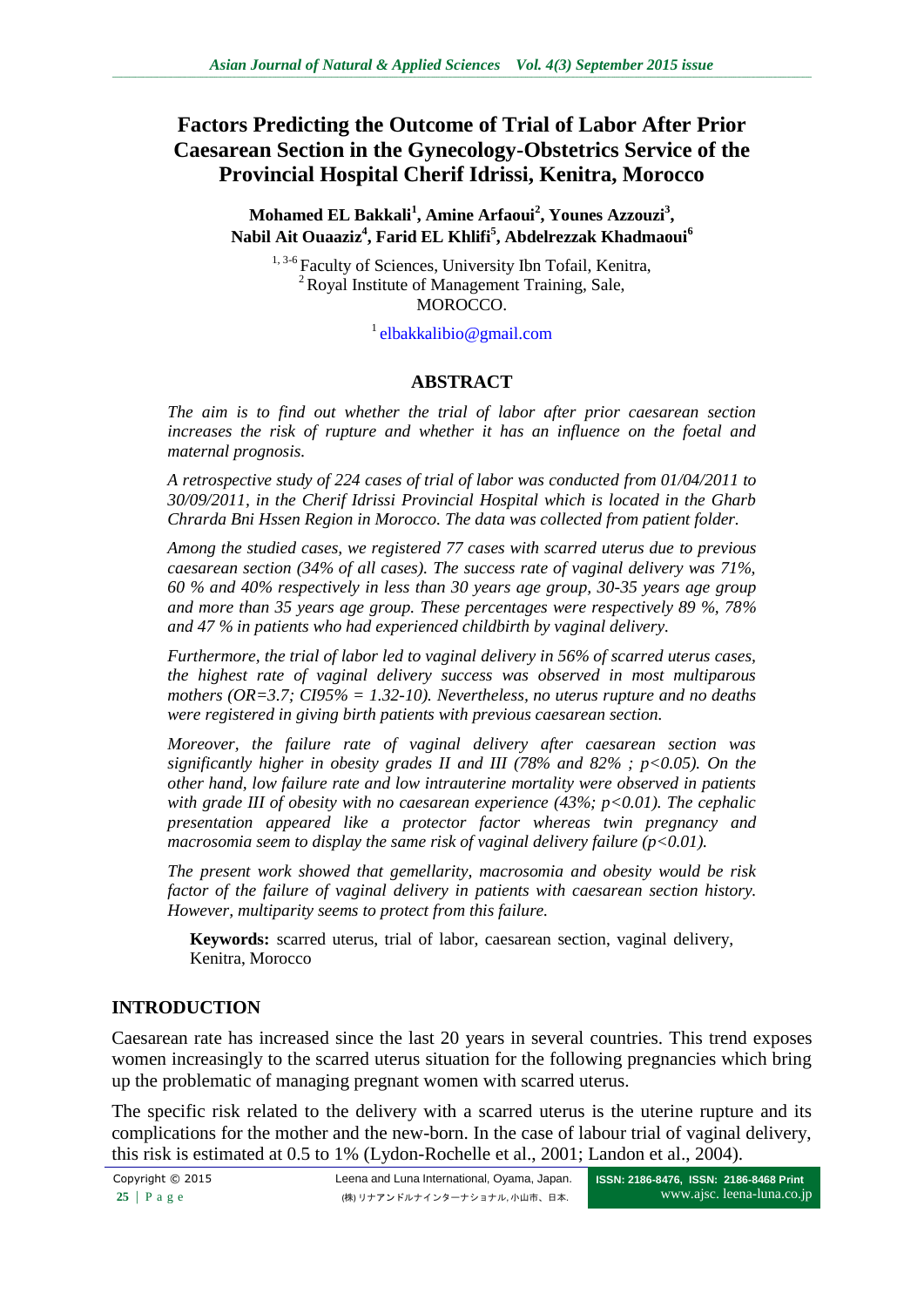The uterine rupture is one the most dangerous obstetrical complications because of the seriousness of its mother and foetal consequences. Nowadays, the majority of uterine ruptures occur during the labor in patients with caesarean section history (Zwart et al., 2009).

The present work aims to find out whether the trial of labor after prior caesarean section increases the risk of rupture and whether it has an influence on the foetal and maternal prognosis, compared to vaginal delivery in patients with no caesarean section history.

# **MATERIALS AND METHODS**

This is a retrospective study carried out on 224 cases of childbirth that happened in the provincial hospital Cherif Idrissi (Region of Gharb Chrarda Bni Hssen, Morocco) between April the first and September the 30th 2011. Among these cases, 77 had a scarred uterus.

The data was collected from patients' folders. The studied variables was age, parity, obesity bracket according the Body Mass Index (BMI), foetus presentation during labor, pregnancy type (monofetal or twin), macrosomia, prior caesarean section, prior vaginal delivery, uterus rupture. The results were compared with those of control group with no caesarean section history during the same period.

According to the statistical analysis, we used the Khi-square test to compare absolute frequencies between categories and the Odds Ratio (OR) to evaluate the association between the outcome of trial of labor (vaginal delivery or caesarean delivery) and each studied variable.

# **RESULTS**

The results concerning all the studied variables are gathered in table 1. Among 224 patients, we registered 77 cases (34%) with caesarean history and 147 cases (66%) without caesarean history. The trial of labor ended in vaginal delivery in 56 % of cases for the first group and in 75% for the second group (table 1).

The comparison of the groups « with prior caesarean section » and « without prior caesarean section » showed a significant difference in age, parity, obesity, foetus presentation, type of pregnancy and macrosomia.

For patients with scarred uterus and who had never given birth through vaginal delivery, the success rate of trial of labour was 71% in those who are less than 30 years old, 60 % in those who are between 30 and 35 years old and 40% in those who are more than 35 years old (OR=3.8; IC95%=1.12-12.7). These rates were different in patients who had experienced vaginal delivery, they were 89 %, 78% and 47 % respectively in less than 30 years age group, 30 to 35 years age group and more than 35 years age group (OR=9.6; IC95%=3.41-27).

The rates of uterus rupture did not display significant difference between age groups, respectively 2.23%, 0.90% and 1,33 for women who had never given birth through vaginal delivery, and 0.44%, 0.90% et 1.78% for women who had experienced vaginal delivery.

As for multiparity, the results show that the rate of success of trial of labor is significantly higher in grand multiparous patients (OR=3.7; IC95%: 1.32-10). No rupture or morbidity cases during the trial of labor were observed.

The analysis of obesity classes in the two groups (with and without caesarean history) show that the failure rate of vaginal delivery after caesarean is significantly higher in obesity grade II with 78% (OR=4.1; IC95%: 1.05-21.6) and obesity grade III with 82% (OR=6.2; IC95%: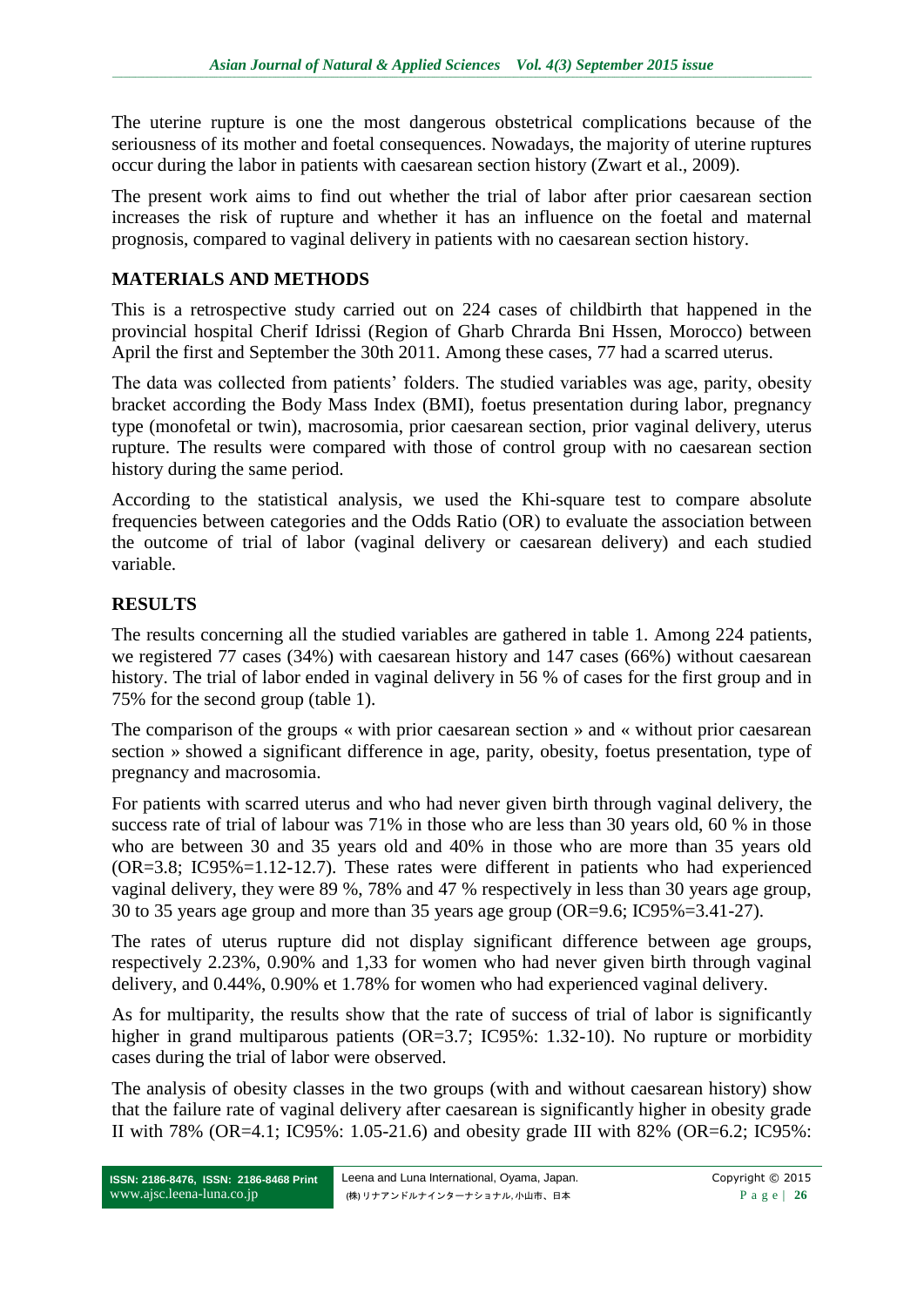1.2-31.9). On the other hand, the success rate of vaginal delivery in patient without caesarean history is significantly lower in obesity grade III with 57% (OR=6.1; IC95%: 1.9-19.86). We noticed no cases of uterus rupture in these patients, but three cases of intrauterine mortality were observed, two in the group with caesarean history and one in the group without caesarean history.

| <b>Risk Factors</b>   |                      | <b>Patients with Prior Caesarean</b> |                |              |             | <b>Patients without Prior Caesarean</b> |                |                |                |
|-----------------------|----------------------|--------------------------------------|----------------|--------------|-------------|-----------------------------------------|----------------|----------------|----------------|
|                       |                      | Section (Scarred Uterus)N=77         |                |              |             | Section, $N = 147$                      |                |                |                |
|                       |                      | <b>VD</b>                            | CS             | <b>OR</b>    | 95% CI      | <b>VD</b>                               | CS             | <b>OR</b>      | 95% CI         |
|                       |                      | $n = 43$                             | $n = 34$       |              |             | $n=43$                                  | $n = 34$       |                |                |
| Age                   | $\leq$ 29 years      | 17                                   | $\overline{7}$ | $\mathbf{1}$ |             | 60                                      | 10             | $\mathbf{1}$   |                |
|                       |                      | (71%)                                | (29%)          |              |             | (89%)                                   | (11%)          |                |                |
|                       | 30-35 years          | 12                                   | 8              | 1,6          | $0,5-5,7$   | 40                                      | 11             | 1,6            |                |
|                       |                      | (60%)                                | (40%)          |              |             | (78%)                                   | (22%)          |                | $0,64-4,25$    |
|                       |                      | 9                                    | 14             | 3,8          | $1,12-12,7$ | 10                                      | 16             | 9,6            |                |
|                       | $\geq$ 36 years      | (40%)                                | (60%)          |              |             | (47%)                                   | (53%)          |                | 3,41-27        |
|                       |                      | 13                                   | 19(59          | 3,7          | 1,32-10     | 60                                      | 19             | 1,1            |                |
| Parity                | multiparous          | (41%)                                | $%$ )          |              |             | (76%)                                   | (24%)          |                |                |
|                       | Grand<br>multiparous | 25                                   | 10             |              |             | 50                                      | 18             |                | $0,54-2,4$     |
|                       |                      | (71%)                                | (29%)          |              |             | (74%)                                   | (25%)          |                |                |
| <i><b>Obesity</b></i> | Overweight           | 8                                    | 6              | $\mathbf{1}$ |             | 40                                      | 5              | $\mathbf{1}$   |                |
|                       |                      | (47%)                                | (53%)          |              |             | (89%)                                   | (11%)          |                |                |
|                       | Obesity<br>grade I   | 7                                    | 6              | 1,1          | $0,5-5,2$   | 30                                      | 6              | 1,6            | $0,45-5,74$    |
|                       |                      | (40%)                                | (60%)          |              |             | (83%)                                   | (17%)          |                |                |
|                       | Obesity              | 4                                    | 14             | 4,1          | 1,05-21,6   | 23                                      | 9              | 3,1            | 0,94-10,4      |
|                       | grade II             | (22%)                                | (78%)          |              |             | (71%)                                   | (29%)          |                |                |
|                       | Obesity<br>grade III | 3                                    | 14             | 6,2          | $1,2-31,9$  | 17                                      | 13             | 6,1            | 1,9-19,86      |
|                       |                      | (18%)                                | (82%)          |              |             | (57%)                                   | (43%)          |                |                |
| Fœtus                 | <b>Breech</b>        | 9                                    | 12             | 0,2          | $0,04-0,51$ | 10                                      | 9              |                |                |
| Presenta              |                      | (43%)                                | (57%)          |              |             | (53%)                                   | (47%)          | 0,3            | $0,11-0,84$    |
| tion                  | Cephalic             | 27                                   | 5(6%)          |              |             | 100                                     | 28             |                |                |
|                       |                      | (84%)                                |                |              |             | (78%)                                   | (22%)          |                |                |
| Pregnan               | Monofetal            | 30                                   | 10             | 6,6          | 1,64-23,6   | 95(76                                   | 30(24          |                |                |
|                       |                      | (75%)                                | (25%)          |              |             | $%$ )                                   | $%$ )          | 2,5            | $0,6-10$       |
| cy type               | Twin                 | 5                                    | 11             |              |             | 5                                       | $\overline{4}$ |                |                |
|                       |                      | (31%)                                | (69%)          |              |             | (55%)                                   | (45%)          |                |                |
| <b>Infant</b>         | Eutrophic            | 30                                   | 8              | 6,7          | 2,42-18,5   | 88                                      | 25             | 1,9            |                |
|                       |                      | (78%)                                | (22%)          |              |             | (78%)                                   | (12%)          |                | $0,84-4,4$     |
|                       | Macrosomi            | 14                                   | 25             |              |             | 22                                      | 12             |                |                |
|                       | $\mathbf{c}$         | (36%)                                | (64%)          |              |             | (67%)                                   | (33%)          |                |                |
| Pregnan               | $\geq$ 40 AW         | 10                                   | $\overline{7}$ | 1,0          | $0,32-3,69$ | 30                                      | 16             | $\overline{2}$ | $0,91-4,6$     |
|                       |                      | (59%)                                | (41%)          |              |             | (65%)                                   | (35%)          |                |                |
| cy<br>length          | $37 \leq AW <$<br>40 | 17                                   | 11             | $\mathbf{1}$ |             | 65                                      | 17             | $\mathbf{1}$   |                |
|                       |                      | (61%)                                | (39%)          |              |             | (79%)                                   | (21%)          |                |                |
|                       | $<$ 37 AW            | 16                                   | 10             | 0,9          | $0,32-2,9$  | 15                                      | $\overline{4}$ | 1,0            | $0, 3 - 3, 47$ |
|                       |                      | (62%)                                | (38%)          |              |             | (79%)                                   | (29%)          |                |                |

| Table 1. Univariate analysis of risk factors according to the outcome of the trial of labor in two |
|----------------------------------------------------------------------------------------------------|
| groups of patients: with and without prior caesarean section)                                      |

VD: vaginal delivery; CS: Caesarean section; AW: amenorrhoea weeks.

Furthermore, the analysis of the foetus presentation revealed that the cephalic presentation is a protector factor. Indeed, the trial of labor after caesarean ended in vaginal delivery in 84% of cases when the presentation is cephalic and in 43% of cases only when the foetus is in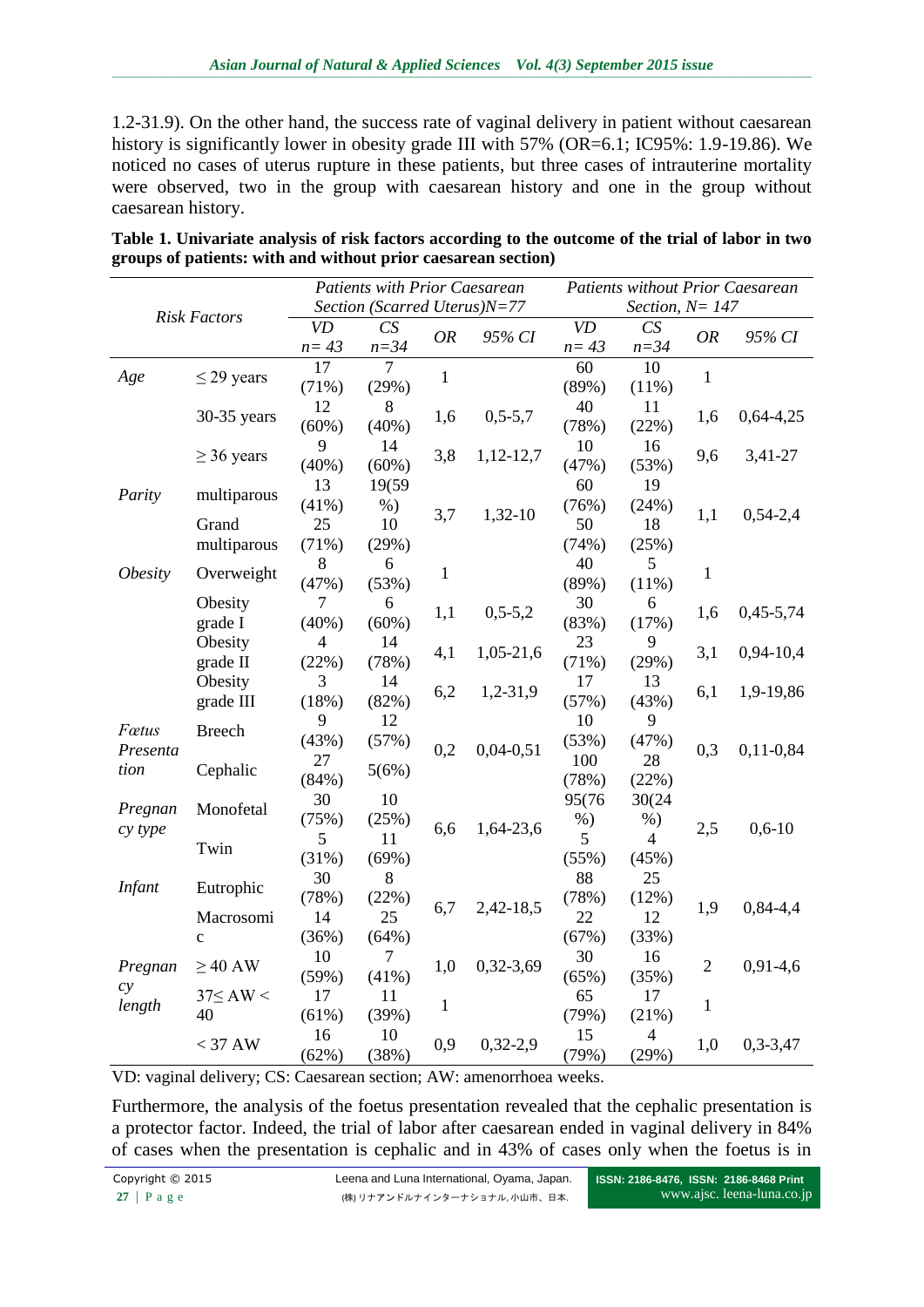breech presentation (OR=0.2; IC95%: 0.04-0.51). The same result was registered in the group without caesarean history with success rates of 78% for the cephalic presentation and 47% for the breech presentation  $(OR=0.3; IC95\%; 0.11-0.84)$ .

Moreover, gemellarity and macrosomia present similar and significant risks of failure of vaginal delivery table 1. Nevertheless, no significant differences were observed for the birth terms.

### **DISCUSSION**

First, the present work showed that getting older exposes women to the failure of trial of labor particularly in those with scarred uterus. Nevertheless, the numerous studies that worked on this subject found different and sometimes discordant success rates of trial of labor. In fact, our results confirm those of some studies (Bujold et al., 2004; Cohen et al., 1980; Seoud et al., 2002) but are not consistent with others (Landon et al., 2005; McNally& Turner, 1999; Weinstein et al., 1996). The literature does not display sufficient elements to determine a threshold of age beyond which the practice of caesarean section in patient with scarred uterus would be preferable to the trial of labor for vaginal delivery.

Furthermore, we found that grand multiparity is associated with an increase of success rate of trial of labor and with a decrease of morbidity after caesarean section. This finding confirms those of a monocentric study in United Arab Emirates (Dyack et al., 1996), a retrospective study in Israël (Kugler et al., 2008) and a work of Grobman and al. on the morbidity risks according to success chances of trial of labor after caesarean (Grobman et al., 2009).

The present results also showed that obesity increase the risk of failure of trial of labor in women with scarred uterus, which is due to several factors. In fact, parturition is delayed in obese women (Cedergren, 2004; Nohr et al., 2008) because the local cervix conditions are less favourable. The obstetrician is confronted with a situation in which he has to decide between carrying out a programmed caesarean that would expose the patient to the morbid complications of the surgery under these conditions (Doyle et al., 2010; Myles et al., 2002), and trying labor for vaginal delivery which would expose the patients to more dangerous complications if it does not succeed (caesarean section during labor). On the other hand, the intrauterine mortality in obese women would be explained by the fact that obesity is closely associated with hyperlipidaemia which harms endothelial cells leading to vasoconstriction and placental aggregation (Ramsay et al., 2002). Moreover, by reducing thromboxane secretion, obesity increases the risk of placental thrombosis and reduces the placental perfusion (Stone et al., 1994). According to Nohr et al. (2005), intrauterine mortality in obese women is associated with histological lesions and placental dysfunction in comparison with normal weight women.

The practice of caesarean on scarred uterus is very frequent in our study; this would be due to the fact that the risk of scarred uterus ruptures increases with the increase of trial of labor (Gregory et al., 1999; Hashima et al., 2004; Mouzurkewich & Hutton, 2000; Rageth et al., 1999), which induces more wariness among obstetricians from accepting trial of labor in patients with caesarean history, and consequently the increase of the practice of caesarean.

Furthermore, we registered in the case of twin births hypotrophy and prematurity which are two characteristics of this type of birth (Blondel et al., 2003;Farooqui et al., 1973). The uterus rupture was observed in 1% of cases of trial of labor after caesarean versus 0.3% of cases in patients with programmed caesarean after caesarean. This result converges with that reported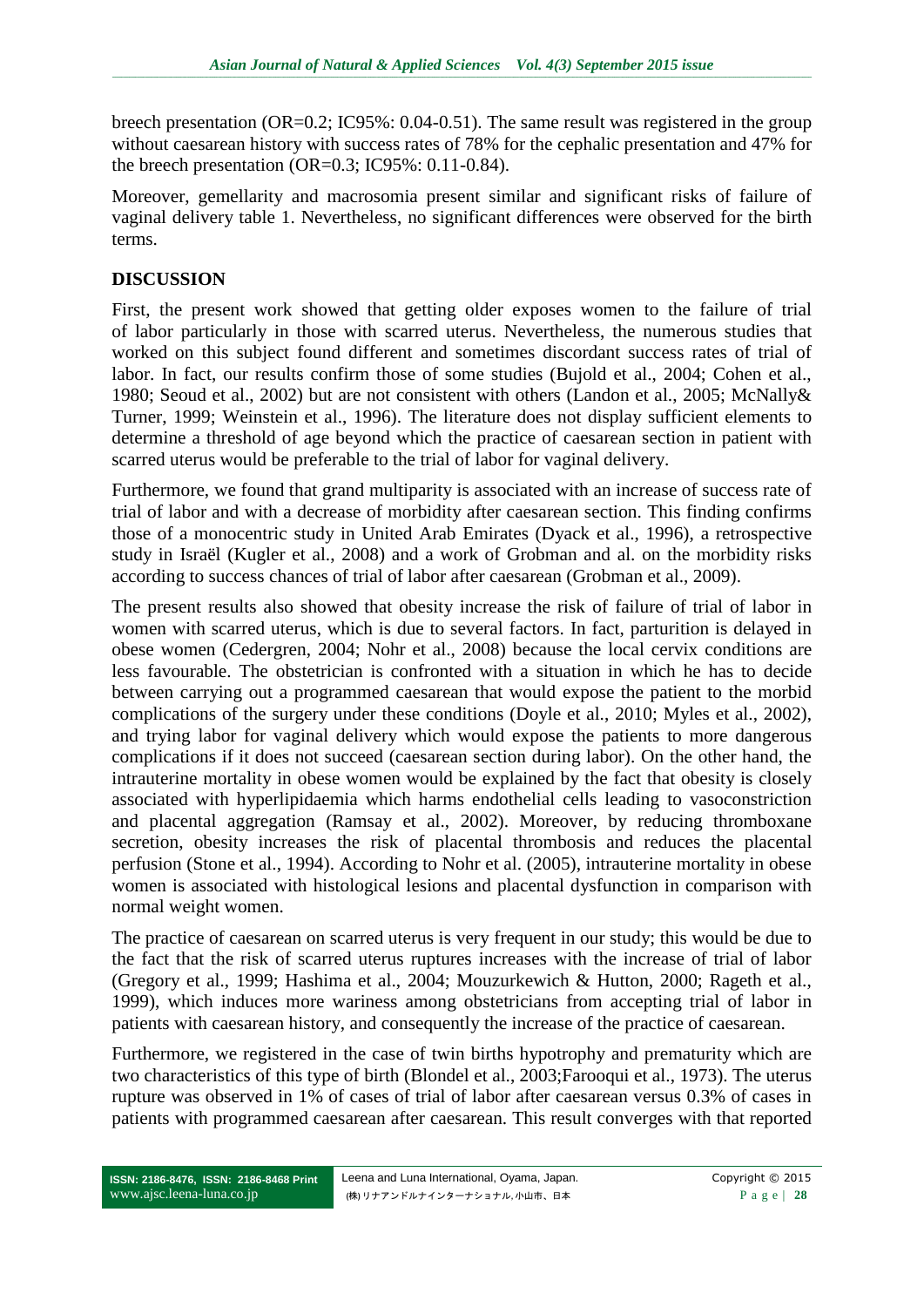by Ford and al. in United States of America in a study carried out between 1993 and 2002 (Ford et al., 2006). That is due to the uterus hyper distension which is amplified by the labor contractions during the delivery of the second twin.

As far as macrosomia is concerned, the success rate of trial of labor was 36%, with 1.1% of uterine rupture and no perinatal mortality for infants weighing more than 4000 g. This rate remains lower than that found by Aboulfalah et al. with 64% and 1.3% of uterine rupture (Aboulfalah et al., 2000). Other studies found success rates around 60% with no rupture cases (Phelan et al., 1984;Flamm& Goings, 1989;Ford et al., 2006; Zelop et al., 2001). However, these results don't present sufficient proof to justify the practice of caesarean section on scarred uterus in the case of suspicion of macrosomia.

### **CONCLUSION**

The present work showed that twin pregnancy, macrosomia and obesity would be risk factor of the failure of vaginal delivery in patients with caesarean section history. However, multiparity seems to protect from this failure.

# **ACKNOWLEDGEMENTS**

We would like to express our deepest appreciation to all those who provided us the possibility to complete this paper. A special gratitude we give to the manager of the Cherif Idrissi provincial hospital where the study was carried out, who gave us the permission to accede to the hospital data. We would also like to acknowledge with much appreciation the crucial role of the staff of the hospital, who gave us the permission to use all required equipment and the necessary materials to complete the data collection.

### **DISCLOSURE**

The authors reported no conflict of interest related to this article. None of the authors has a financial or corporate relationship.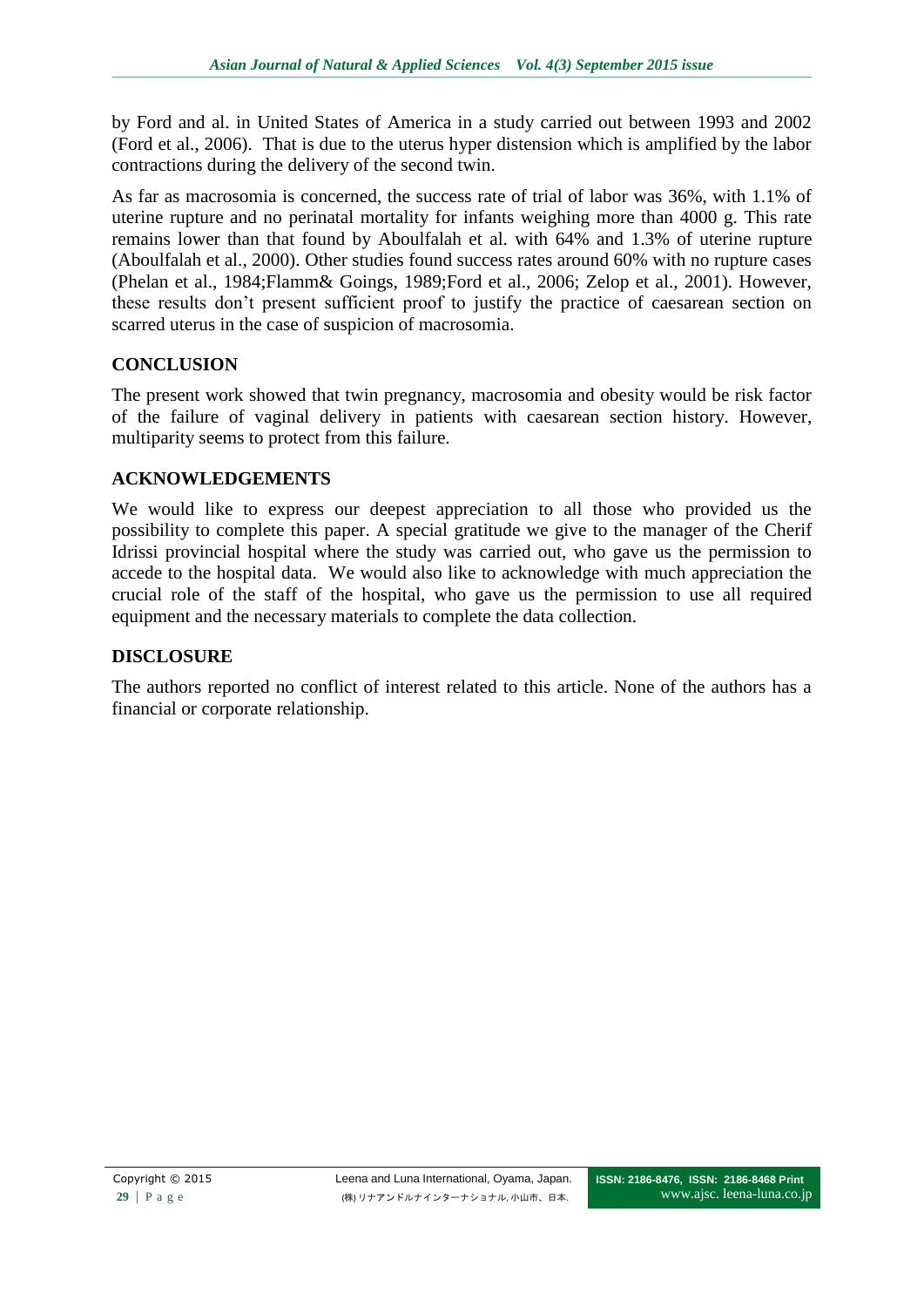### **REFERENCES**

- [1] Lydon-Rochelle et al. (2001). Risk ofuterine rupture during labor among women with a prior cesarean delivery. *N Engl J Med.*, *345*, 3-8.
- [2] Landon et al. (2004). Maternal and perinatal outcomes associated with a trial of labor after prior cesarean delivery. *N Engl J Med., 351*, 2581-2589.
- [3] Zwart et al. (2009). Uterine rupture in The Netherlands: a nationwide populationbased cohort study. *BJOG, 116*, 1069-78.
- [4] Bujold et al. (2004). Trial of labor in patients with a previous cesarean section: does maternal age influence the outcome? *Am J Obstet Gynecol., 190*, 1113-38.
- [5] Cohen et al. (1980). Risk of labor abnormalities with advancing maternal age. *Obstet Gynecol., 55*, 414-6.
- [6] Seoud et al. (2002). Impact of advance maternal age on pregnancy outcome*. Am J Perinatol., 19*, 1-7.
- [7] Landon et al. (2005). The MFMU Cesarean Registry: factors affecting the success of trial of labor after previous cesarean delivery. *Am J Obstet Gynecol., 193*, 1016-1023.
- [8] McNally, O. M., & Turner, M. J. (1999). Induction of labour after 1 previous caesarean section. *Aust N Z J Obstet Gynaecol., 39*, 425-429.
- [9] Weinstein et al. (1996). Predictive score for vaginal birth after cesarean section. *Am J Obstet Gynecol., 174*, 192-198.
- [10] Dyack et al. (1996). Vaginal birth after cesarean section in the grand multipara with a previous lower segment scar. *Int J Gynaecol Obstet, 55*:167-8.
- [11] Kugler et al. (2008). The safety of a trial of labor after cesarean section in a grand multiparous population. *Arch Gynecol Obstet, 277*:339-44.
- [12] Grobman et al. (2009). Can a prediction model for vaginal birth after caesarean also predict the probability of morbidity related to a trial of labor? *Am J Obstet Gynecol., 200,* 56.e1-6.
- [13] Cedergren, M. I. (2004). Maternal morbid obesity and the risk of adverse pregnancy outcome. *Obstet Gynecol, 103*, 219-224.
- [14] Nohr et al. (2008). Davey births after cesarean delivery. *Obstet Gynecol, 111*:285-91.
- [15] Doyle et al. (2010). Obesity and postoperative complications in patients undergoing non-bariatric surgery. *Obes Rev, 11*, 875-886.
- [16] Myles et al. (2002). Obesity as an independent risk factor for infectious morbidity in patients who undergo cesarean delivery. *Obstet Gynecol, 100*, 959-964.
- [17] Ramsay et al. (2002). Maternal obesity is associated with dysregulation of metabolic, vascular, and inflammatory pathways. *J ClinEndocrinolMetab, 87*(9), 4231–4237.
- [18] Stone et al. (1994). Risk factors for severe preeclampsia. *Obstet Gynecol, 83*(3), 357– 361.
- [19] Nohr et al. (2005). Prepregnancy obesity and fetal death: a study within the Danish National Birth Cohort. *Obstet Gynecol, 106*(2), 250–259.